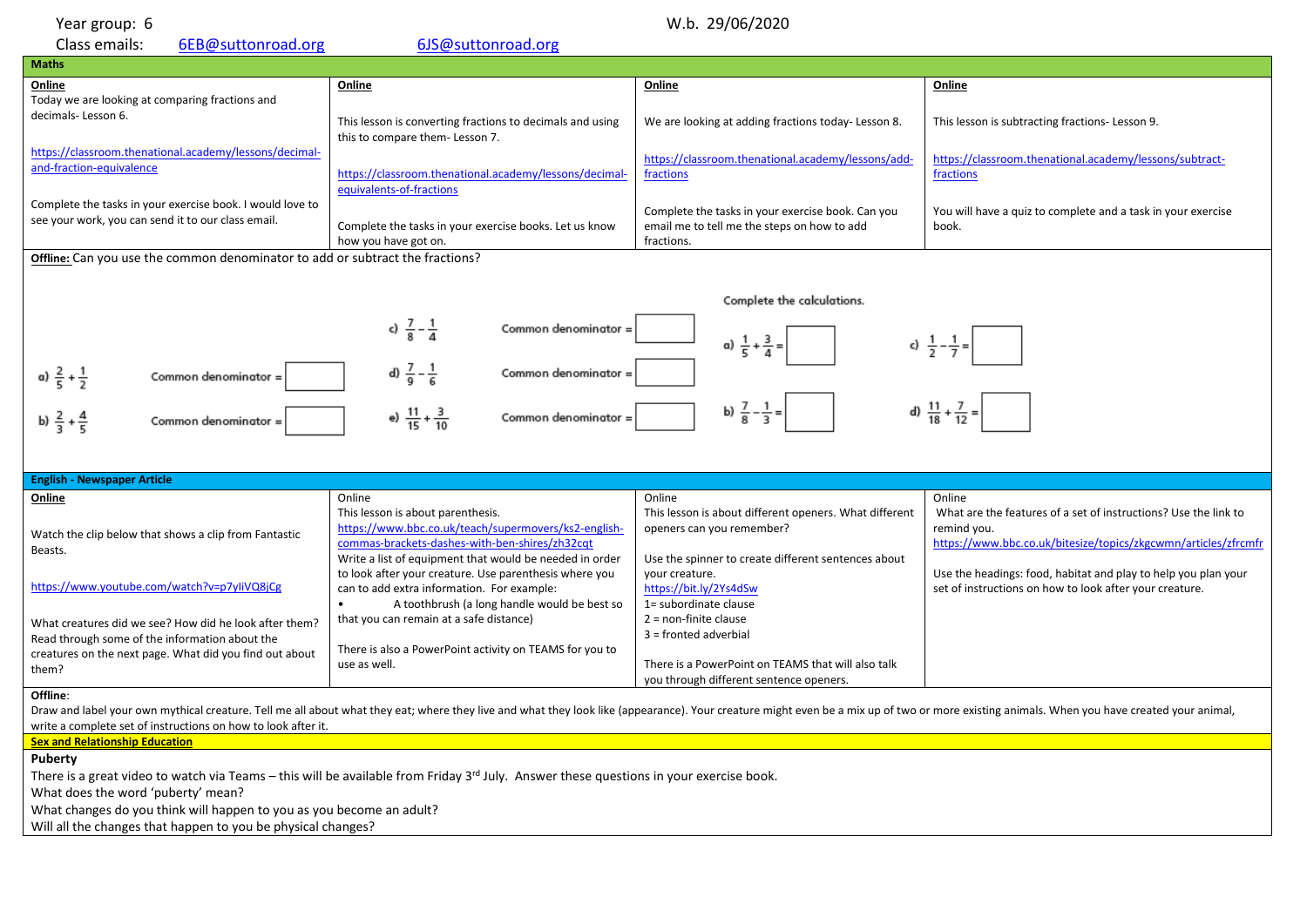Year group: 6 W.b. 29/06/2020

Class emails: [6EB@suttonroad.org](mailto:6EB@suttonroad.org) [6JS@suttonroad.org](mailto:6JS@suttonroad.org)

What questions do you have about puberty?

If you cannot access the video or would like any further resources, please contact us on the class emails and we can support with this.

**Transition**

What worries you about starting secondary school?

Watch the video clip below - <https://www.bbc.co.uk/bitesize/topics/zjgck2p/articles/znc9dxs>

Did this video clip help with any of your worries?

Some problems are easy to solve and you solve them all the time without really thinking about it. Other problems are harder to solve. When this is the case, try to break down the problem into 'bite-size' chunks so that you can deal with small parts of it, one at a time. This will stop you feeling overwhelmed by a problem. It will help you to make the right decision as you will have more time to think each part through thoroughly. Have a go at solving a problem/worry using the cycle on the next sheet.

**Well-being** 

Draw around your hand. On the inside, write/draw what you have achieved so far. What are your strengths? On the outside draw and write what you hope to achieve in the future and what you would like to become.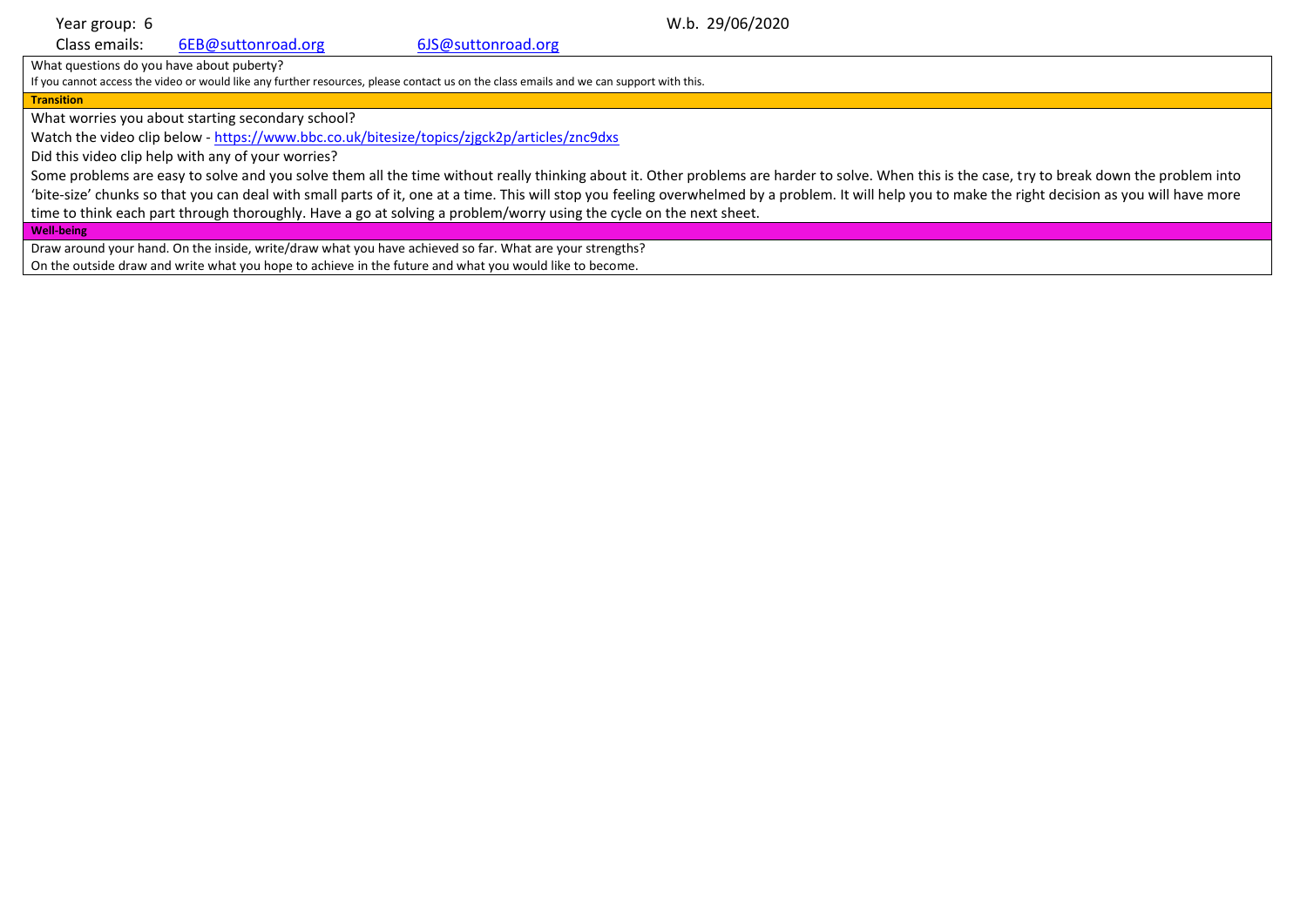$6$  W.b. [6EB@suttonroad.org](mailto:6EB@suttonroad.org) [6JS@suttonroad.org](mailto:6JS@suttonroad.org)

2 9/06/2020

# The steps to follow are in the cycle below.

Please look at the cycle below and then complete your own cycle with your own problem.

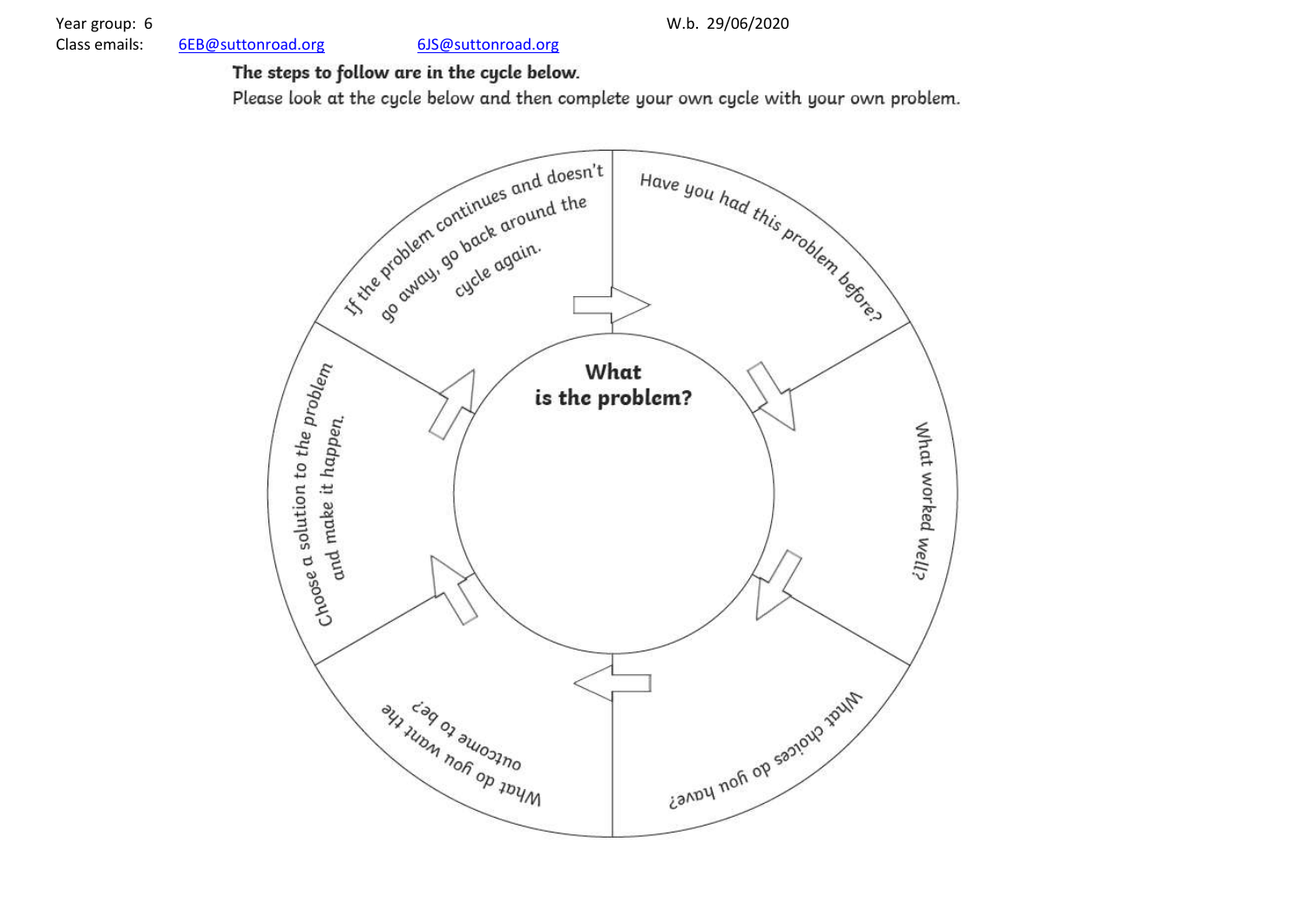Year group: 6<br>
Class emails: 6EB@suttonroad.org 6JS@suttonroad.org W.b. 29/06/2020 6EB@suttonroad.org



**Peruvian Vipertooth**